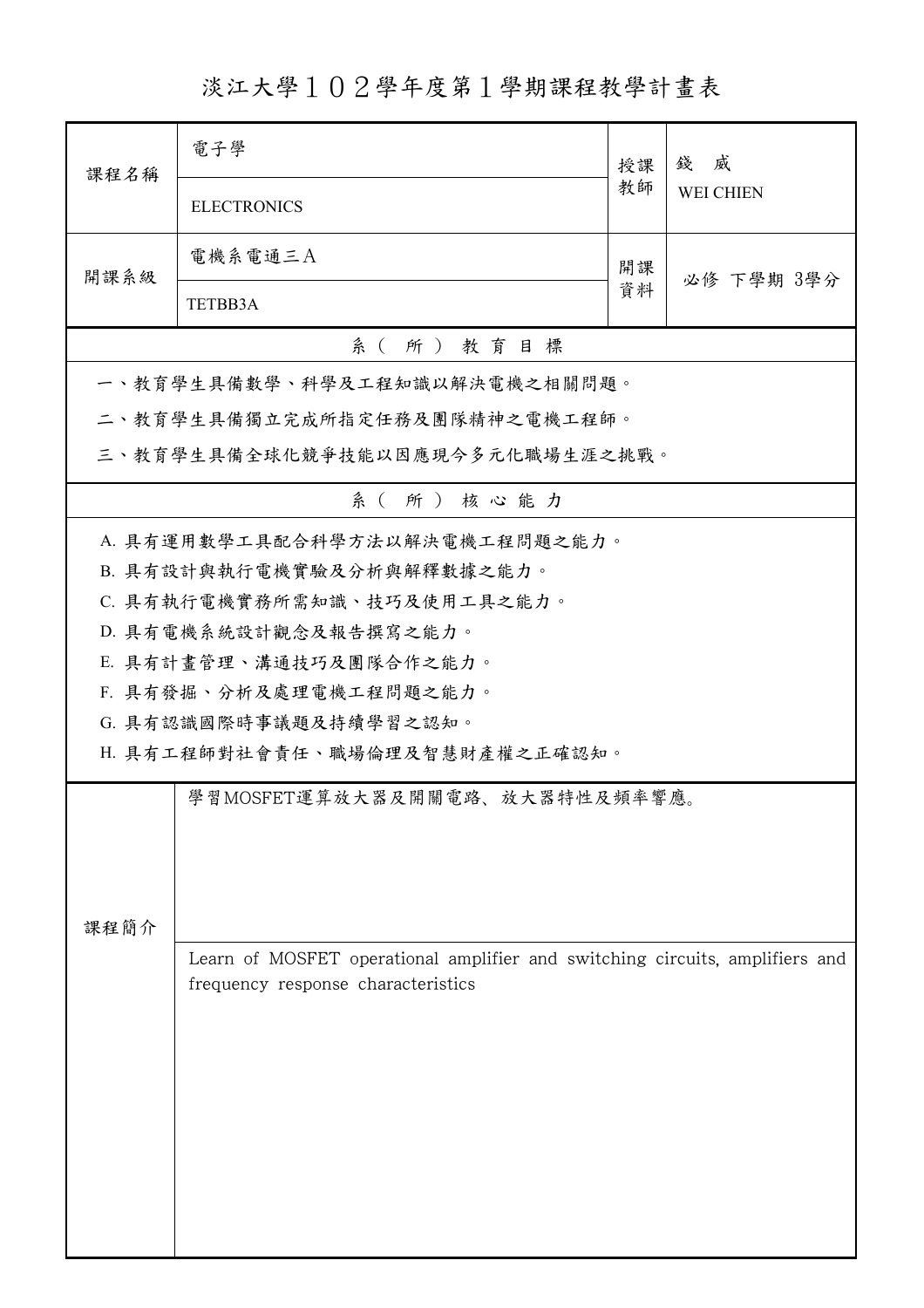本課程教學目標與目標層級、系(所)核心能力相關性 一、目標層級(選填): (一)「認知」(Cognitive 簡稱C)領域:C1 記憶、C2 瞭解、C3 應用、C4 分析、 C5 評鑑、C6 創造 (二)「技能」(Psychomotor 簡稱P)領域:P1 模仿、P2 機械反應、P3 獨立操作、 P4 聯結操作、P5 自動化、P6 創作 (三)「情意」(Affective 簡稱A)領域:A1 接受、A2 反應、A3 重視、A4 組織、 A5 內化、A6 實踐 二、教學目標與「目標層級」、「系(所)核心能力」之相關性:

 (一)請先將課程教學目標分別對應前述之「認知」、「技能」與「情意」的各目標層級, 惟單項教學目標僅能對應C、P、A其中一項。

 (二)若對應「目標層級」有1~6之多項時,僅填列最高層級即可(例如:認知「目標層級」 對應為C3、C5、C6項時,只需填列C6即可,技能與情意目標層級亦同)。

 (三)再依據所訂各項教學目標分別對應其「系(所)核心能力」。單項教學目標若對應 「系(所)核心能力」有多項時,則可填列多項「系(所)核心能力」。

(例如:「系(所)核心能力」可對應A、AD、BEF時,則均填列。)

| 序            | 教學目標(中文)                                                                                         |                                                                                                                                                                                                                                                                                                                      | 相關性            |                 |  |  |
|--------------|--------------------------------------------------------------------------------------------------|----------------------------------------------------------------------------------------------------------------------------------------------------------------------------------------------------------------------------------------------------------------------------------------------------------------------|----------------|-----------------|--|--|
| 號            |                                                                                                  | 教學目標(英文)                                                                                                                                                                                                                                                                                                             | 目標層級           | 系(所)核心能力        |  |  |
| $\mathbf{1}$ | 認識基本電子元作的特性,及<br>11.<br>其在電路上的功用。<br>2. 熟悉基本電子電路原理及其特<br>性。<br>3. 培養具備有蒐集、閲讀、分辨<br>電子元件規格表的基本能力。 | 1 basic electronic element for<br>understanding the<br>characteristics and function of<br>the circuit.<br>2 familiar with the basic<br>principles and characteristics<br>of electronic circuits.<br>3 training with a gathering,<br>reading, resolution electronic<br>component specification sheet<br>basic skills. | C <sub>2</sub> | <b>ABCDEFGH</b> |  |  |
|              | 教學目標之教學方法與評量方法                                                                                   |                                                                                                                                                                                                                                                                                                                      |                |                 |  |  |
| 序<br>號       | 教學目標                                                                                             | 教學方法                                                                                                                                                                                                                                                                                                                 | 評量方法           |                 |  |  |
| 1            | 1. 認識基本電子元作的特性, 及<br>其在電路上的功用。<br>2. 熟悉基本電子電路原理及其特<br>性。<br>培養具備有蒐集、閲讀、分辨<br>3.<br>電子元件規格表的基本能力。 | 講述                                                                                                                                                                                                                                                                                                                   |                | 紙筆測驗、上課表現       |  |  |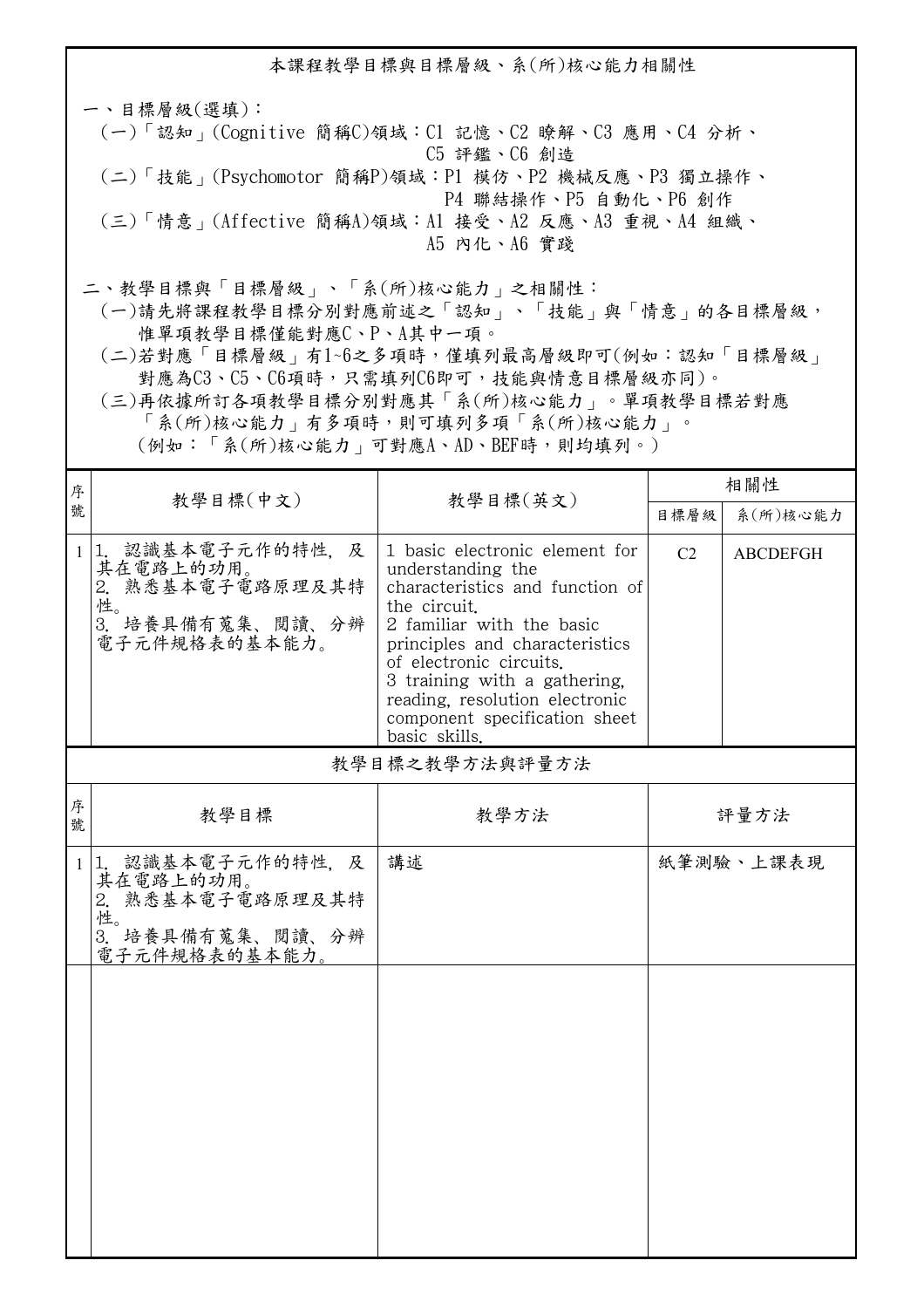| 本課程之設計與教學已融入本校校級基本素養         |                            |                                                    |                                                  |  |  |
|------------------------------|----------------------------|----------------------------------------------------|--------------------------------------------------|--|--|
| 淡江大學校級基本素養                   |                            |                                                    | 內涵說明                                             |  |  |
| 全球視野<br>$\langle \ \rangle$  |                            |                                                    | 培養認識國際社會變遷的能力,以更寬廣的視野了解全球化<br>的發展。               |  |  |
| 資訊運用                         |                            |                                                    | 熟悉資訊科技的發展與使用,並能收集、分析和妥適運用資<br>訊。                 |  |  |
| 洞悉未來<br>$\langle \ \rangle$  |                            |                                                    | 瞭解自我發展、社會脈動和科技發展,以期具備建構未來願<br>景的能力。              |  |  |
| 品德倫理                         |                            |                                                    | 了解為人處事之道,實踐同理心和關懷萬物,反省道德原則<br>的建構並解決道德爭議的難題。     |  |  |
| 獨立思考                         |                            |                                                    | 鼓勵主動觀察和發掘問題,並培養邏輯推理與批判的思考能<br>力。                 |  |  |
| 樂活健康<br>$\langle \, \rangle$ |                            |                                                    | 注重身心靈和環境的和諧,建立正向健康的生活型態。                         |  |  |
| 團隊合作<br>$\langle$ $\rangle$  |                            |                                                    | 體察人我差異和增進溝通方法,培養資源整合與互相合作共<br>同學習解決問題的能力。        |  |  |
|                              | 美學涵養<br>$\langle \rangle$  |                                                    | 培養對美的事物之易感性,提升美學鑑賞、表達及創作能<br>力。                  |  |  |
|                              |                            |                                                    | 授課進度表                                            |  |  |
| 週<br>欤                       | 日期起訖                       | 內 容 (Subject/Topics)<br>備註                         |                                                  |  |  |
|                              | $102/09/16$ ~<br>102/09/22 | 1. Structure of MOSFET<br><b>MOSFET</b>            | 2. Operation of                                  |  |  |
| $\mathfrak{D}$               | $102/09/23$ ~<br>102/09/29 |                                                    | 1. MOS Device Models 2. PMOS Transistor          |  |  |
| 3                            | $102/09/30$ ~<br>102/10/06 | MOS Devices                                        | 1. CMOS Technology 2. Comparison of Bipolar and  |  |  |
| 4                            | $102/10/07$ ~<br>102/10/13 |                                                    | 1. General Considerations 2. Common-Source Stage |  |  |
| 5                            | $102/10/14$ ~<br>102/10/20 | 1. Common-Source Stage 2. Common-Gate Stage        |                                                  |  |  |
| 6                            | $102/10/21$ ~<br>102/10/27 | 1. Common-Gate Stage 2. Source Follower            |                                                  |  |  |
| 7                            | $102/10/28$ ~<br>102/11/03 | 1. General Considerations 2. Op-Amp-Based Circuits |                                                  |  |  |
| 8                            | $102/11/04$ ~<br>102/11/10 |                                                    | 1. Op-Amp-Based Circuits 2. Nonlinear Functions  |  |  |
| $\mathbf Q$                  | $102/11/11$ ~<br>102/11/17 |                                                    | 1. Op Amp Nonidealities 2. Design Examples       |  |  |
| 10                           | $102/11/18$ ~<br>102/11/24 | 期中考試週                                              |                                                  |  |  |
| 11                           | $102/11/25$ ~<br>102/12/01 | 1. Cascode Stage                                   |                                                  |  |  |
| 12                           | $102/12/02$ ~<br>102/12/08 | 1. Cascode Stage 2. Current Mirrors                |                                                  |  |  |
|                              |                            |                                                    |                                                  |  |  |